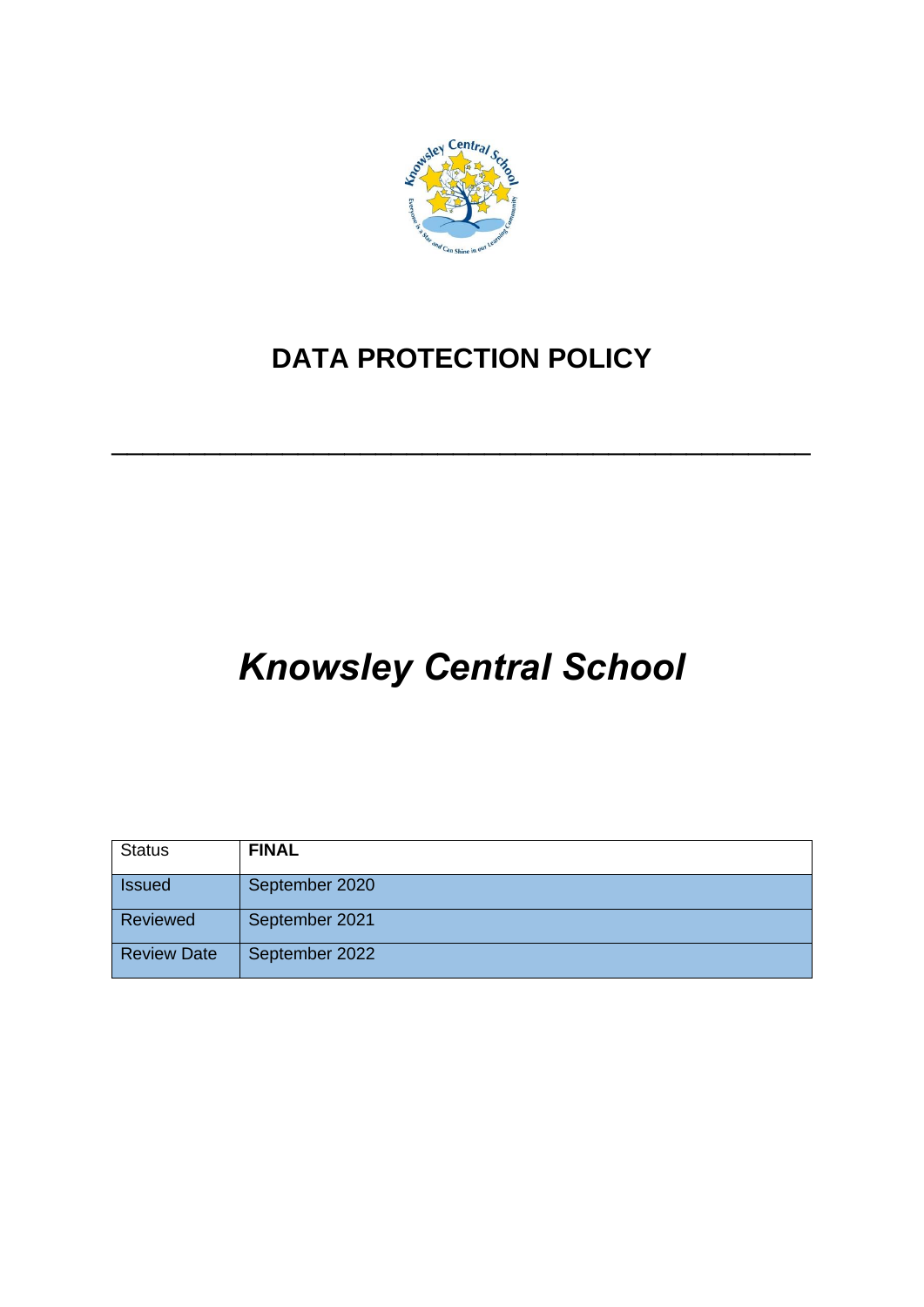#### **DATA PROTECTION POLICY**

#### **Introduction**

The General Data Protection Regulation (GDPR) ensures a balance between an individual's rights to privacy and the lawful processing of personal data undertaken by organisations in the course of their business. It aims to protect the rights of individuals about whom data is obtained, stored, processed or supplied and requires that organisations take appropriate security measures against unauthorised access, alteration, disclosure or destruction of personal data.

The School will protect and maintain a balance between data protection rights in accordance with the GDPR. This policy sets out how we handle the personal data of our pupils, parents, suppliers, employees, workers and other third parties.

This policy does not form part of any individual's terms and conditions of employment with the School and is not intended to have contractual effect. Changes to data protection legislation will be monitored and further amendments may be required to this policy in order to remain compliant with legal obligations.

All members of staff are required to familiarise themselves with its content and comply with the provisions contained in it. Breach of this policy will be treated as a disciplinary offence which may result in disciplinary action under the School's Disciplinary Policy and Procedure up to and including summary dismissal depending on the seriousness of the breach.

# **SECTION 1 - DEFINITIONS**

#### **Personal Data**

Personal data is any information relating to an individual where the individual can be identified (directly or indirectly) from that data alone or in combination with other identifiers we possess or can reasonably access. This includes special category data and pseudonymised personal data, but excludes anonymous data or data that has had the identity of an individual permanently removed.

Personal data can be factual (for examples a name, email address, location or date of birth) or an opinion about that person's actions or behaviour.

Personal data will be stored either electronically or as part of a structured manual filing system in such a way that it can be retrieved automatically by reference to the individual or criteria relating to that individual.

#### **Special Category Data**

Previously termed "Sensitive Personal Data", Special Category Data is similar by definition and refers to data concerning an individual Data Subject's racial or ethnic origin, political or religious beliefs, trade union membership, physical and mental health, sexuality, biometric or genetic data and personal data relating to criminal offences and convictions.

#### **Data Subject**

An individual about whom such information is stored is known as the Data Subject. It includes but is not limited to employees.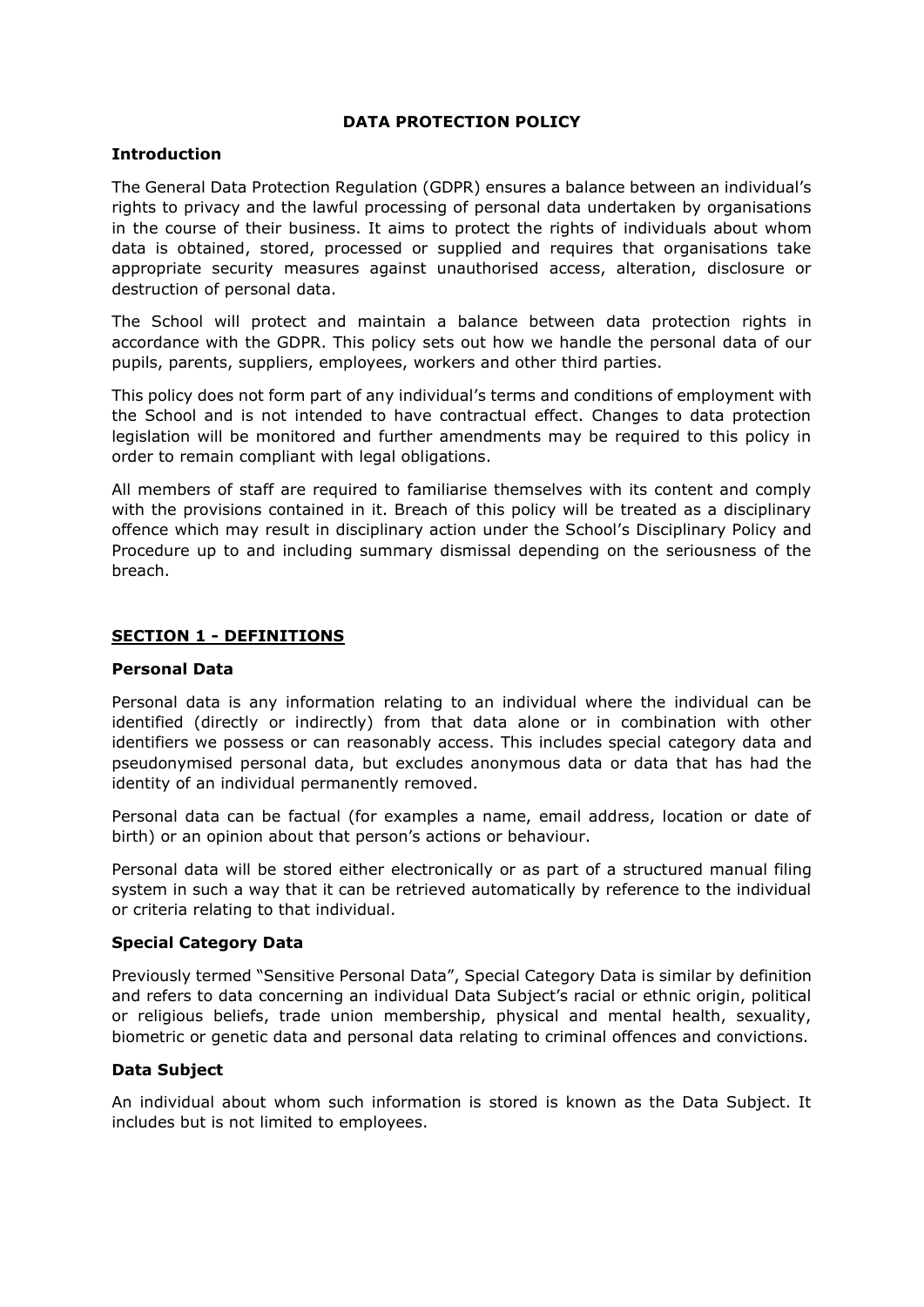# **Data Controller**

The organisation storing and controlling such information (i.e. the School) is referred to as the Data Controller.

#### **Processing**

Processing data involves any activity that involves the use of personal data. This includes but is not limited to: obtaining, recording or holding data or carrying out any operation or set of operations on that data such as organisation, amending, retrieving using, disclosing, erasing or destroying it. Processing also includes transmitting or transferring personal data to third parties.

#### **Automated Processing**

Any form of automated processing of personal data consisting of the use of personal data to evaluate certain personal aspects relating to an individual, in particular to analyse or predict aspects concerning that individual's performance at work, economic situation, health, personal preferences, interests, reliability, behaviour, location or movements.

An example of automated processing includes profiling and automated decision making. Automatic decision making is when a decision is made which is based solely on automated processing which produces legal effects or significantly affects an individual. Automated decision making is prohibited except in exceptional circumstances.

#### **Data Protection Impact Assessment (DPIA)**

DPIAs are a tool used to identify risks in data processing activities with a view to reducing them.

#### **Criminal Records Information**

This refers to personal information relating to criminal convictions and offences, allegations, proceedings, and related security measures and could include DBS checks.

# **SECTION 2 - WHEN CAN THE SCHOOL PROCESS PERSONAL DATA**

#### **Data Protection Principles**

The School are responsible for and adhere to the principles relating to the processing of personal data as set out in the GDPR.

The principles the School must adhere to are: -

- (1) Personal data must be processed lawfully, fairly and in a transparent manner;
- (2) Personal data must be collected only for specified, explicit and legitimate purposes;
- (3) Personal data must be adequate, relevant and limited to what is necessary in relation to the purposes for which it is processed;
- (4) Personal data must be accurate and, where necessary, kept up to date;
- (5) Personal data must not be kept in a form which permits identification of data subjects for longer than is necessary for the purposes for which the data is processed; and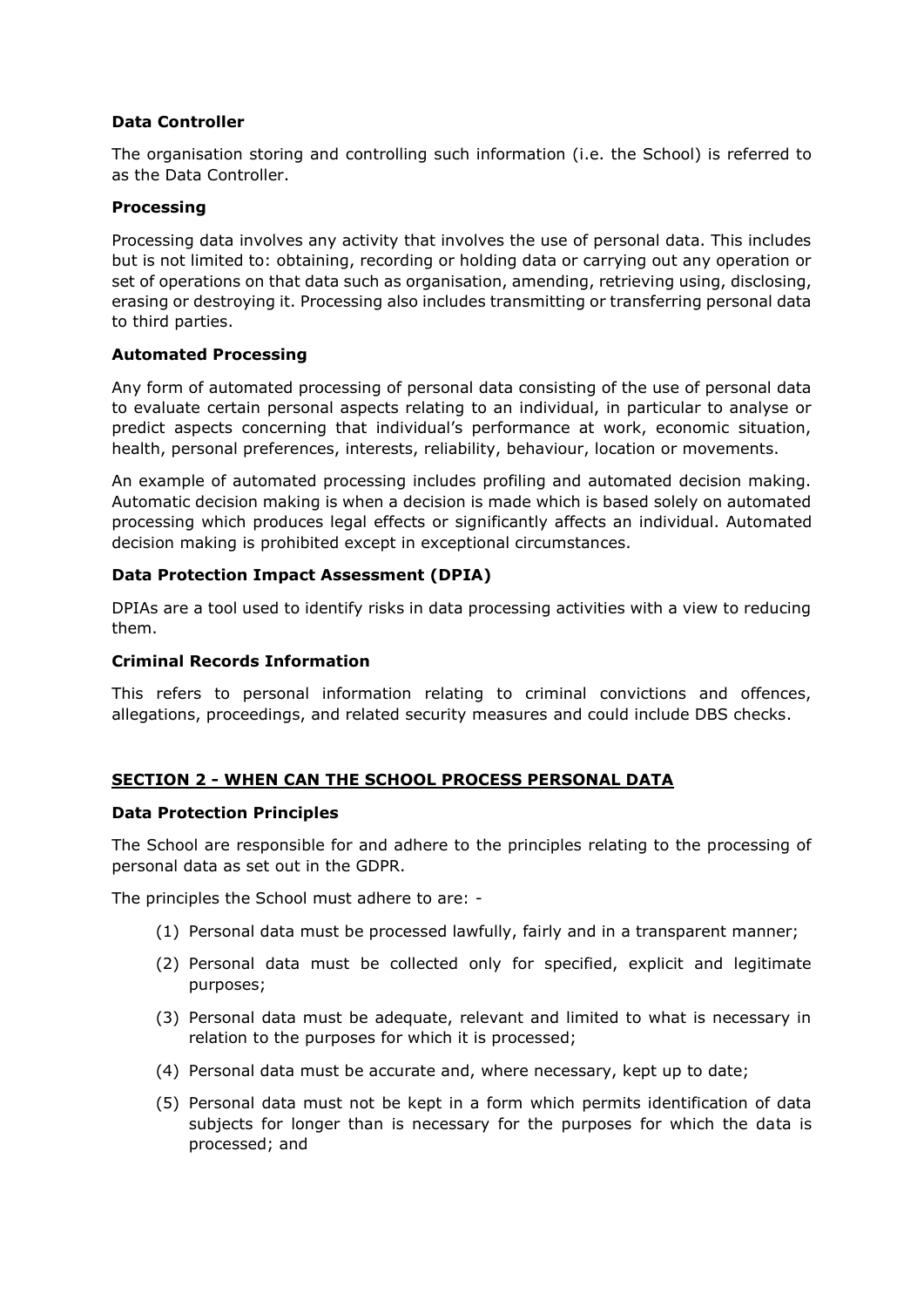(6) Personal data must be processed in a manner that ensures its security using appropriate technical and organisational measures to protect against unauthorised or unlawful processing and against accidental loss, destruction or damage.

Further details on each of the above principles is set out below.

# **Principle 1: Personal data must be processed lawfully, fairly and in a transparent manner**

The School only collect, process and share personal data fairly and lawfully and for specified purposes. The School must have a specified purpose for processing personal data and special category of data as set out in the GDPR.

Before the processing starts for the first time we will review the purposes of the particular processing activity and select the most appropriate lawful basis for that processing. We will then regularly review those purposes whilst processing continues in order to satisfy ourselves that the processing is necessary for the purpose of the relevant lawful basis (i.e. that there is no other reasonable way to achieve that purpose).

#### Personal Data

The School may only process a data subject's personal data if one of the following fair processing conditions are met: -

- The data subject has given their consent;
- The processing is necessary for the performance of a contract with the data subject or for taking steps at their request to enter into a contract;
- To protect the data subject's vital interests;
- To meet our legal compliance obligations (other than a contractual obligation);
- To perform a task in the public interest or in order to carry out official functions as authorised by law; or
- For the purposes of the School's legitimate interests where authorised in accordance with data protection legislation. This is provided that it would not prejudice the rights and freedoms or legitimate interests of the data subject.

#### Special Category Data

The School may only process special category data if they are entitled to process personal data (using one of the fair processing conditions above) AND one of the following conditions are met: -

- The data subject has given their explicit consent;
- The processing is necessary for the purposes of exercising or performing any right or obligation which is conferred or imposed on the School in the field of employment law, social security law or social protection law. This may include, but is not limited to, dealing with sickness absence, dealing with a disability and making adjustments for the same, arranging private health care insurance and providing contractual sick pay;
- To protect the data subject's vital interests;
- To meet our legal compliance obligations (other than a contractual obligation);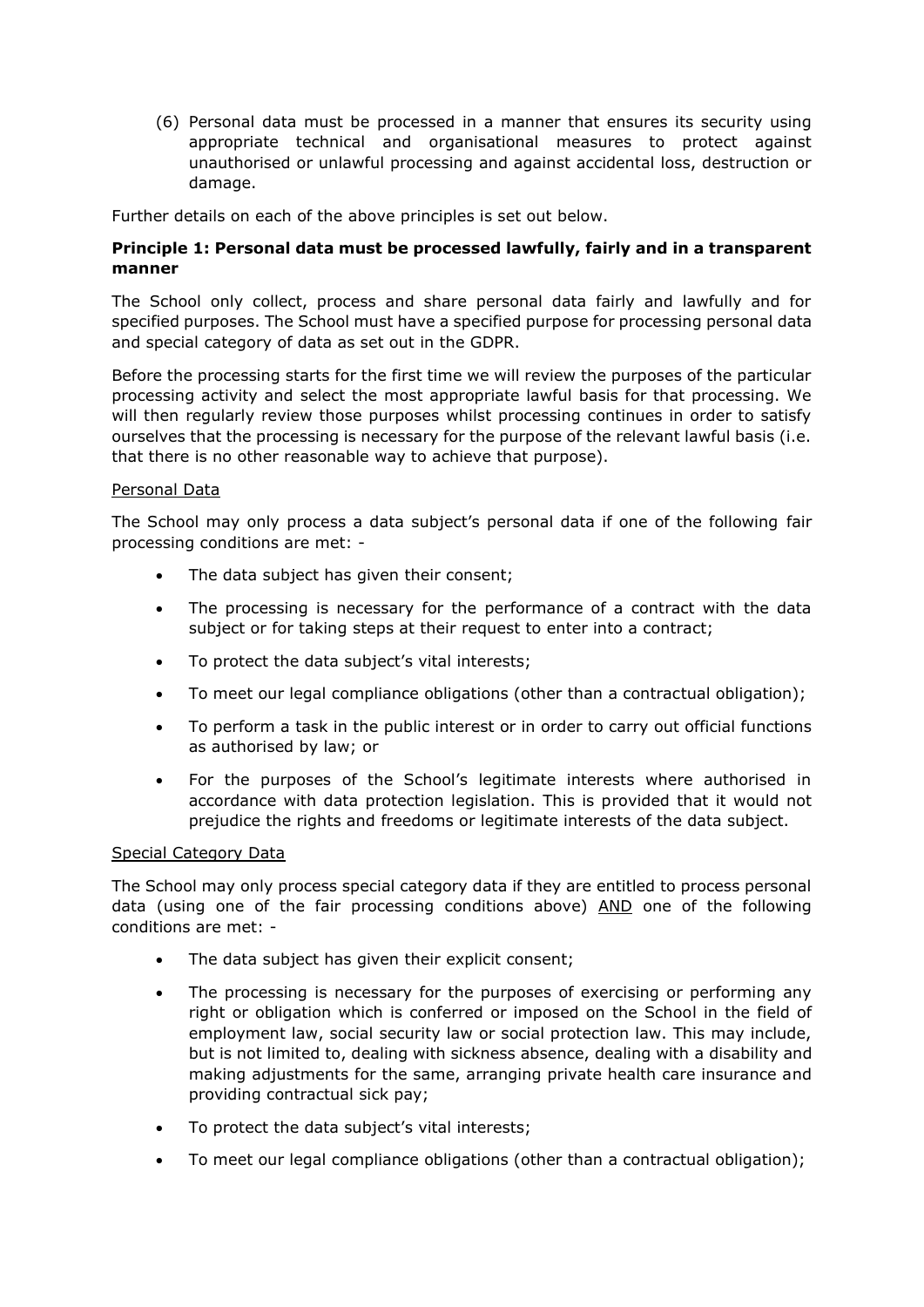- Where the data has been made public by the data subject;
- To perform a task in the substantial public interest or in order to carry out official functions as authorised by law;
- Where it is necessary for the purposes of preventive or occupational medicine, for the assessment of the working capacity of the employee, medical diagnosis, the provision of health or social care or treatment or the management of health or social care systems and services;
- Where it is necessary for reasons of public interest in the area of public health; or
- The processing in necessary for archiving, statistical or research purposes.

The School identifies and documents the legal grounds being relied upon for each processing activity.

#### Consent

Where the School relies on consent as a fair condition for processing (as set out above), it will adhere to the requirements set out in the GDPR.

Consent must be freely given, specific, informed and be an unambiguous indication of the data subject's wishes by which they signify agreement to the processing of personal data relating to them. Explicit consent requires a very clear and specific statement to be relied upon (i.e. more than just mere action is required).

A data subject will have consented to processing of their personal data if they indicate agreement clearly either by a statement or positive action to the processing. Consent requires affirmative action so silence, pre-ticked boxes or inactivity will not amount to valid consent.

Data subjects must be easily able to withdraw consent to processing at any time and withdrawal must be promptly honoured.

If explicit consent is required, the School will normally seek another legal basis to process that data. However if explicit consent is require the data subject will be provided with full information in order to provide explicit consent.

The School will keep records of consents obtained in order to demonstrate compliance with consent requirements under the GDPR.

#### **Principle 2: Personal data must be collected only for specified, explicit and legitimate purposes**

Personal data will not be processed in any matter that is incompatible with the legitimate purposes.

The School will not use personal data for new, different or incompatible purposes from that disclosed when the data was first obtained unless we have informed the data subject of the new purpose (and they have consented where necessary).

#### **Principle 3: Personal data must be adequate, relevant and limited to what is necessary in relation to the purposes for which it is processed**

The School will only process personal data when our obligations and duties require us to. We will not collect excessive data and ensure any personal data collected is adequate and relevant for the intended purposes.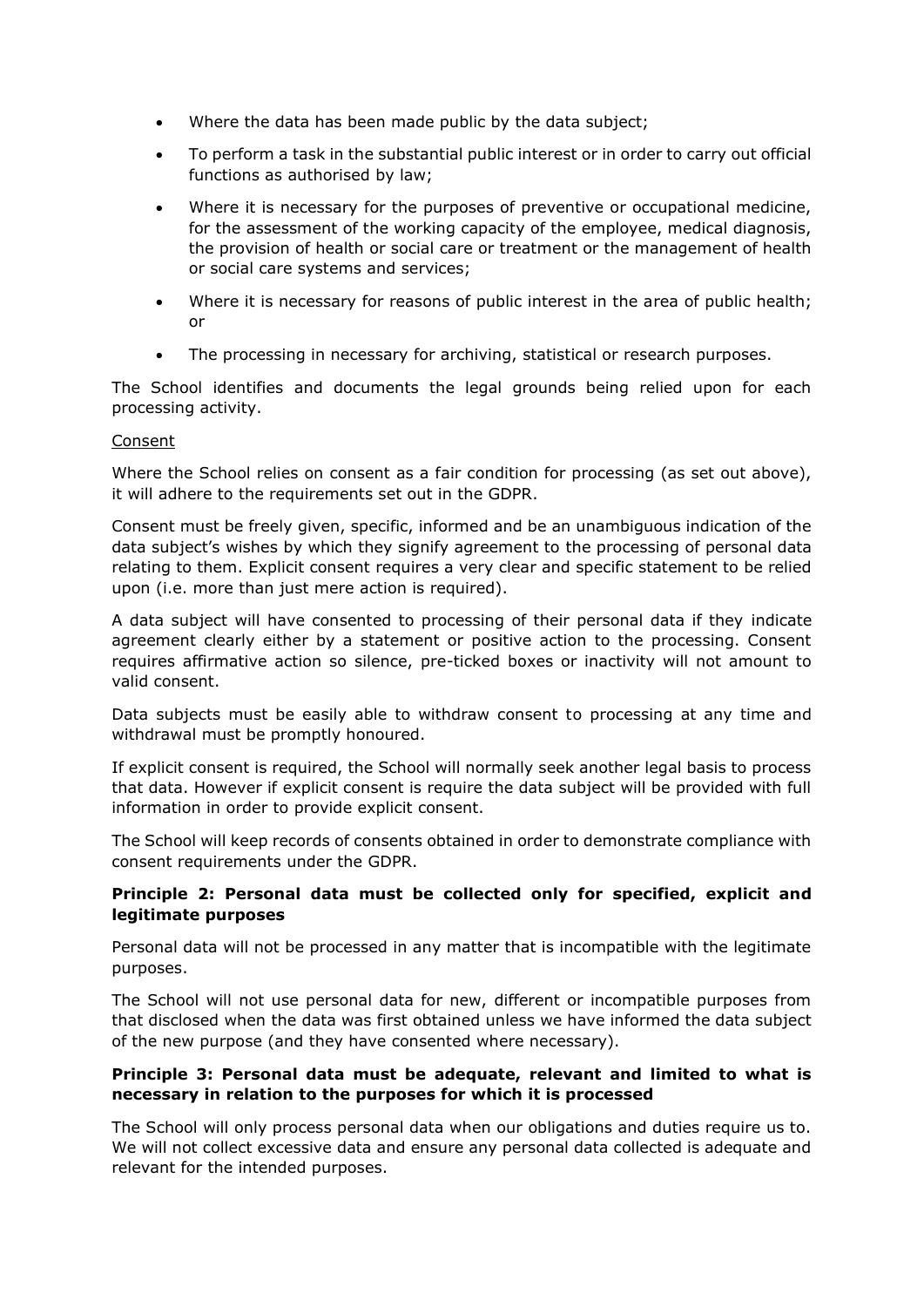When personal data is no longer needed for specified purposes, the School shall delete or anonymise the data. [Please refer to the School's Data Retention Policy for further guidance].

# **Principle 4: Personal data must be accurate and, where necessary, kept up to date**

The School will endeavour to correct or delete any inaccurate data being processed by checking the accuracy of the personal data at the point of collection and at regular intervals afterwards. We will take all reasonable steps to destroy or amend inaccurate or out of date personal data.

Data subjects also have an obligation to ensure that their data is accurate, complete, up to date and relevant. Data subjects have the right to request rectification to incomplete or inaccurate data held by the School. Full details as to how to make this request are detailed within the Schools Policy for Individual Data Rights.

# **Principle 5: Personal data must not be kept in a form which permits identification of data subjects for longer than is necessary for the purposes for which the data is processed**

Legitimate purposes for which the data is being processed may include satisfying legal, accounting or reporting requirements. The School will ensure that they adhere to legal timeframes for retaining data.

We will take reasonable steps to destroy or erase from our systems all personal data that we no longer require. We will also ensure that data subjects are informed of the period for which data is stored and how that period is determined in our privacy notices.

Please refer to the School's Retention Policy for further details about how the School retains and removes data.

### **Principle 6: Personal data must be processed in a manner that ensures its security using appropriate technical and organisational measures to protect against unauthorised or unlawful processing and against accidental loss, destruction or damage**

In order to assure the protection of all data being processed, the School will develop, implement and maintain reasonable safeguard and security measures. This includes using measures such as: -

- Encryption;
- Pseudonymisation (this is where the School replaces information that directly or indirectly identifies an individual with one or more artificial identifiers or pseudonyms so that the person to whom the data relates cannot be identified without the use of additional information which is meant to be kept separately and secure);
- Ensuring authorised access (i.e. that only people who have a need to know the personal data are authorised to access it);
- Adhering to confidentiality principles; and
- Ensuring personal data is accurate and suitable for the process for which it is processed.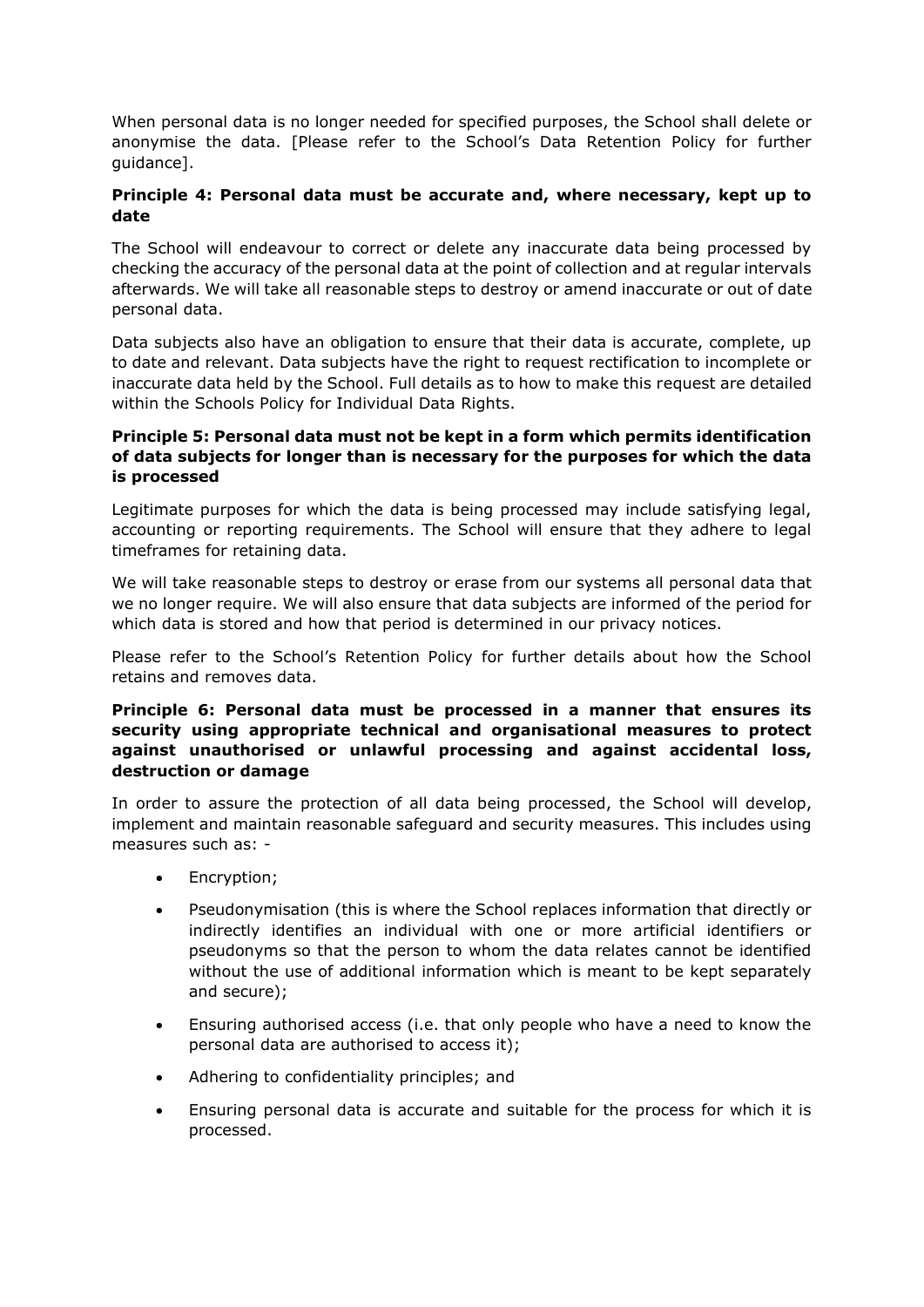The School follow procedures and technologies to ensure security and will regularly evaluate and test the effectiveness of those safeguards to ensure security in processing personal data.

The School will only transfer personal data to third party service providers who agree to comply with the required policies and procedures and agree to put adequate measures in place.

Full details on the School's security measures are set out in the School's Security Policy.

# **Sharing Personal Data**

The School will generally not share personal data with third parties unless certain safeguards and contractual arrangements have been put in place. These include if the third party: -

- Has a need to know the information for the purposes of providing the contracted services;
- Sharing the personal data complies with the privacy notice that has been provided to the data subject and, if required, the data subject's consent has been obtained;
- The third party has agreed to comply with the required data security standards, policies and procedures and put adequate security measures in place;
- The transfer complies with any applicable cross border transfer restrictions; and
- A fully executed written contract that contains GDPR approved third party clauses has been obtained.

There may be circumstances where the School is required either by law or in the best interests of our pupils, parents or staff to pass information onto external authorities, for example, the Local Authority, Ofsted or the Department of Health. These authorities are up to date with data protection law and have their own policies relating to the protection of any data that they receive or collect.

The intention to share data relating to individuals to an organisation outside of our School shall be clearly defined within written notifications and details and basis for sharing that data given.

# **Transfer of Data Outside the European Economic Area (EEA)**

The GDPR restricts data transfers to countries outside the EEA in order to ensure that the level of data protection afforded to individuals by the GDPR is not undermined.

The School will not transfer data to another country outside of the EEA without appropriate safeguards being in place and in compliance with the GDPR. All staff must comply with the School's guidelines on transferring data outside of the EEA. For the avoidance of doubt, a transfer of data to another country can occur when you transmit, send, view or access that data in that particular country.

# **SECTION 3 - DATA SUBJECT'S RIGHTS AND REQUESTS**

Personal data must be made available to data subjects as set out within this policy [and the School's Subject Access Request Policy/Policy for Individual Data Rights] and data subjects must be allowed to exercise certain rights in relation to their personal data.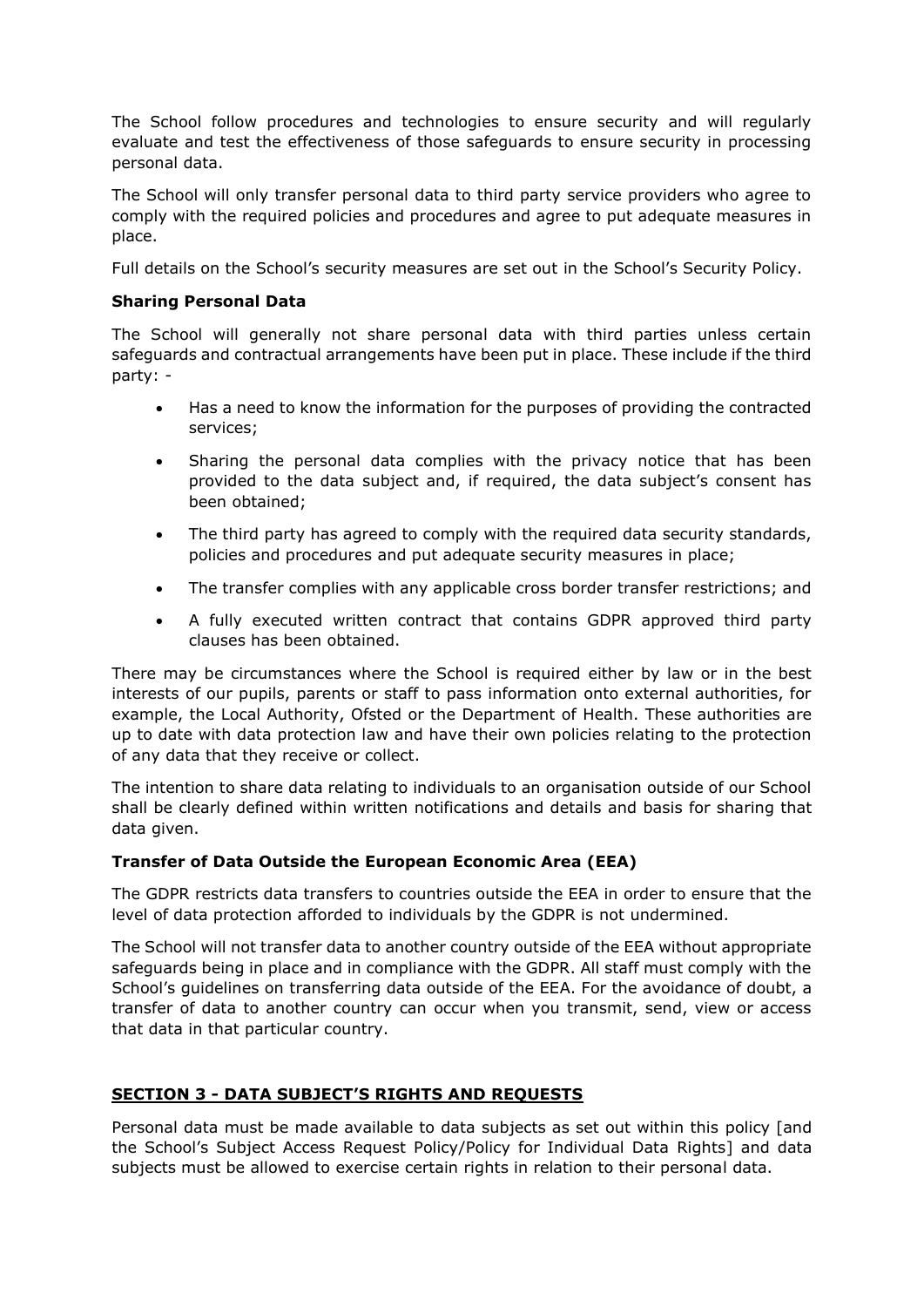The rights data subjects have in relation to how the School handle their personal data are set out below: -

- (a) (Where consent is relied upon as a condition of processing) to withdraw consent to processing at any time;
- (b) Receive certain information about the School's processing activities;
- (c) Request access to their personal data that we hold;
- (d) Prevent our use of their personal data for marketing purposes;
- (e) Ask us to erase personal data if it is no longer necessary in relation to the purposes for which it was collected or processed or to rectify inaccurate data or to complete incomplete data;
- (f) Restrict processing in specific circumstances;
- (g) Challenge processing which has been justified on the basis of our legitimate interests or in the public interest;
- (h) Request a copy of an agreement under which personal data is transferred outside of the EEA;
- (i) Object to decisions based solely on automated processing;
- (j) Prevent processing that is likely to cause damage or distress to the data subject or anyone else;
- (k) Be notified of a personal data breach which is likely to result in high risk to their rights and freedoms;
- (l) Make a complaint to the supervisory authority; and
- (m) In limited circumstances, receive or ask for their personal data to be transferred to a third party in a structured, commonly used and machine readable format.

If any request is made to exercise the rights above, it is a requirement for the relevant staff member within the School to verify the identity of the individual making the request.

#### **Subject Access Requests**

A Data Subject has the right to be informed by the School of the following: -

- (a) Confirmation that their data is being processed;
- (b) Access to their personal data;
- (c) A description of the information that is being processed;
- (d) The purpose for which the information is being processed;
- (e) The recipients/class of recipients to whom that information is or may be disclosed;
- (f) Details of the School's sources of information obtained; and
- (g) In relation to any Personal Data processed for the purposes of evaluating matters in relation to the Data Subject that has constituted or is likely to constitute the sole basis for any decision significantly affecting him or her, to be informed of the logic of the Data Controller's decision making. Such data may include, but is not limited to, performance at work, creditworthiness, reliability and conduct.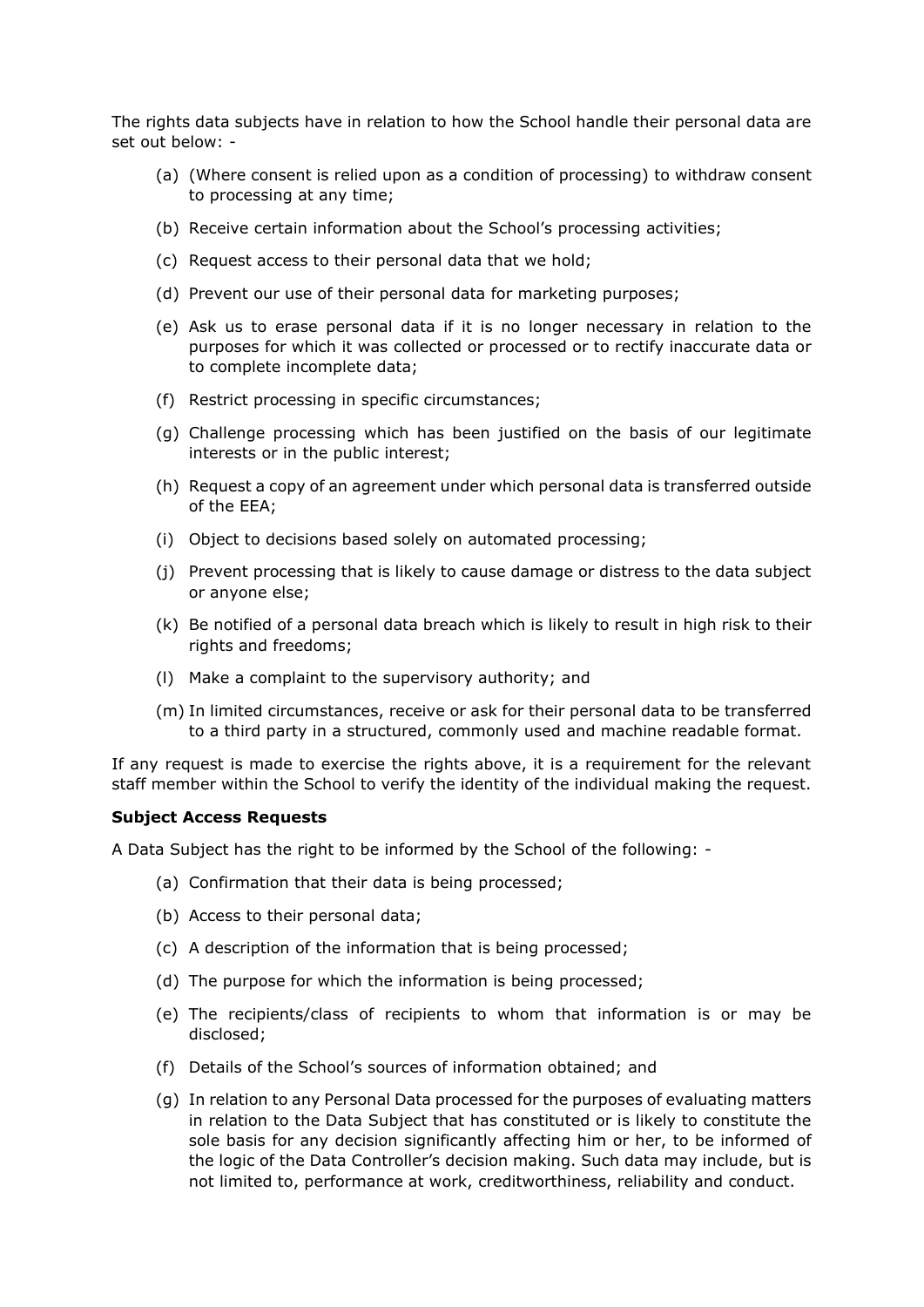(h) Other supplementary information

Any Data Subject who wishes to obtain the above information must notify the School in writing of his or her request. This is known as a Data Subject Access Request.

The request should in the first instance be sent to the School Business Manager. Full details on how you can make a subject access request are contained within the Subject Access Request Policy which is available from the School Office.

### **Direct Marketing**

The School are subject to certain rules and privacy laws when marketing. For example a data subject's prior consent will be required for electronic direct marketing (for example, by email, text or automated calls).

The School will explicitly offer individuals the opportunity to object to direct marketing and will do so in an intelligible format which is clear for the individual to understand. The School will promptly respond to any individual objection to direct marketing.

#### **Employee Obligations**

Employees may have access to the personal data of other members of staff, suppliers, parents or pupils of the School in the course of their employment or engagement. If so, the School expects those employees to help meet the School's data protection obligations to those individuals. Specifically, you must: -

- Only access the personal data that you have authority to access, and only for authorised purposes;
- Only allow others to access personal data if they have appropriate authorisation;
- Keep personal data secure (for example by complying with rules on access to school premises, computer access, password protection and secure file storage and destruction [Please refer to the School's Security Policy for further details about our security processes]); and
- Not to remove personal data or devices containing personal data from the School premises unless appropriate security measures are in place (such as pseudonymisation, encryption, password protection) to secure the information; and
- Not to store personal information on local drives.

# **SECTION 4 - ACCOUNTABILITY**

The School will ensure compliance with data protection principles by implementing appropriate technical and organisational measures. We are responsible for and demonstrate accountability with the GDPR principles.

The School have taken the following steps to ensure and document GDPR compliance: -

# **Data Protection Officer (DPO)**

Please find below details of the School's Data Protection Officer: -

Judicium Education Services

The DPO is responsible for overseeing this data protection policy and developing datarelated policies and guidelines.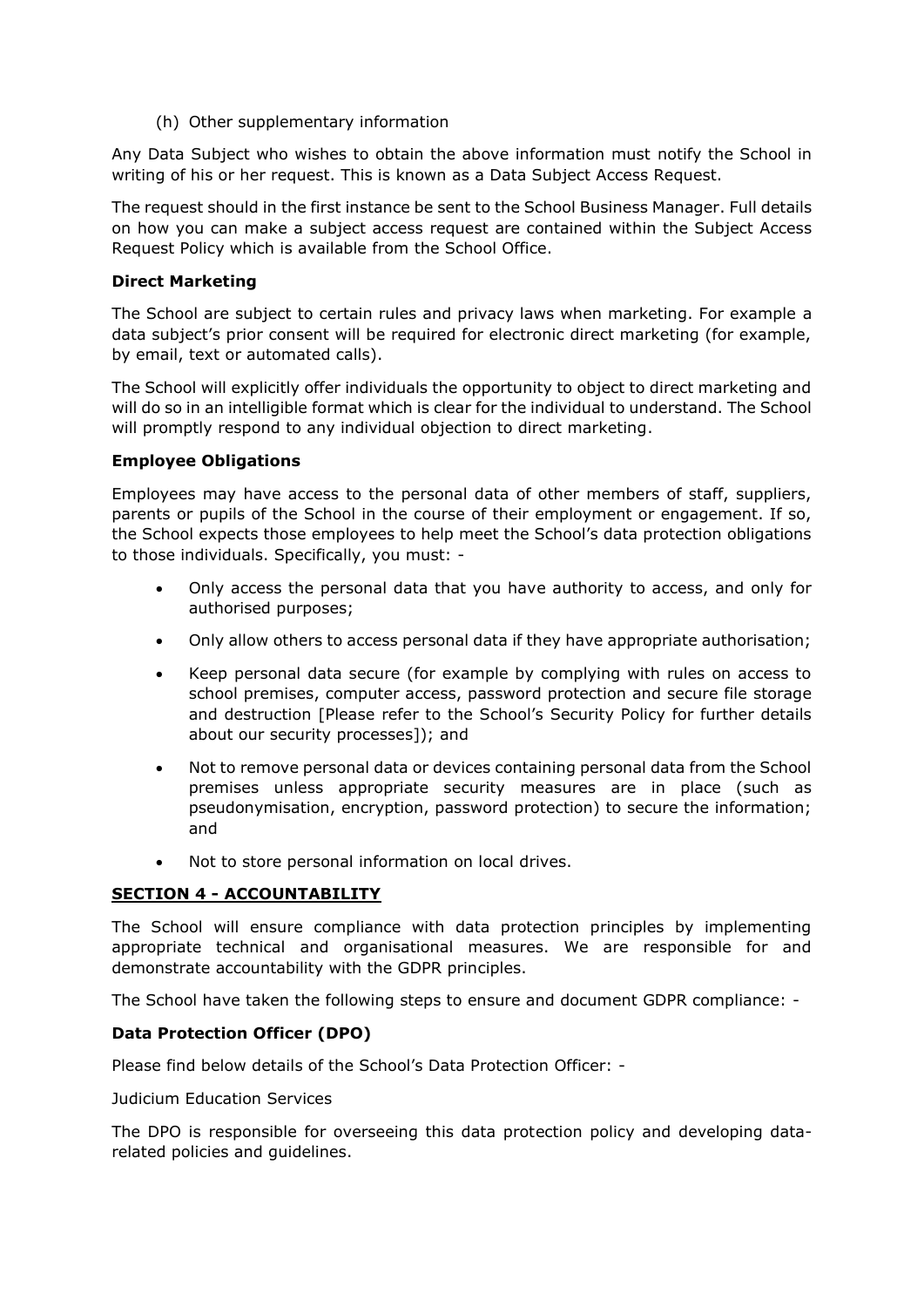Please contact the DPO with any questions about the operation of this Data Protection Policy or the GDPR or if you have any concerns that this policy is not being or has not been followed. In particular, you must always contact the DPO in the following circumstances: -

- (a) If you are unsure of the lawful basis being relied on by the School to process personal data;
- (b) If you need to rely on consent as a fair reason for processing (please see below the section on consent for further detail);
- (c) If you need to draft privacy notices or fair processing notices;
- (d) If you are unsure about the retention periods for the personal data being processed [but would refer you to the School's data retention policy in the first instance];
- (e) If you are unsure about what security measures need to be put in place to protect personal data;
- (f) If there has been a personal data breach [and would refer you to the procedure set out in the School's breach notification policy];
- (g) If you are unsure on what basis to transfer personal data outside the EEA;
- (h) If you need any assistance dealing with any rights invoked by a data subject;
- (i) Whenever you are engaging in a significant new (or a change in) processing activity which is likely to require a data protection impact assessment or if you plan to use personal data for purposes other than what it was collected for;
- (j) If you plan to undertake any activities involving automated processing or automated decision making;
- (k) If you need help complying with applicable law when carrying out direct marketing activities; or
- (l) If you need help with any contracts or other areas in relation to sharing personal data with third parties.

#### **Personal Data Breaches**

The GDPR requires the School to notify any applicable personal data breach to the Information Commissioner's Office (ICO) within 72 hours of becoming aware of the breach.

We have put in place procedures to deal with any suspected personal data breach and will notify data subjects or any applicable regulator where we are legally required to do so.

If you know or suspect that a personal data breach has occurred, do not attempt to investigate the matter yourself. Immediately contact the person or team designated as the key point of contact for personal data breaches (who is Kathy Roberts) or your DPO.

#### **Transparency and Privacy Notices**

The School will provide detailed, specific information to data subjects. This information will be provided through the School's privacy notices [and/or fair processing notices] which are concise, transparent, intelligible, easily accessible and in clear and plain language so that a data subject can easily understand them. Privacy notices sets out information for data subjects about how the School use their data and the School's privacy notices are tailored to suit the data subject.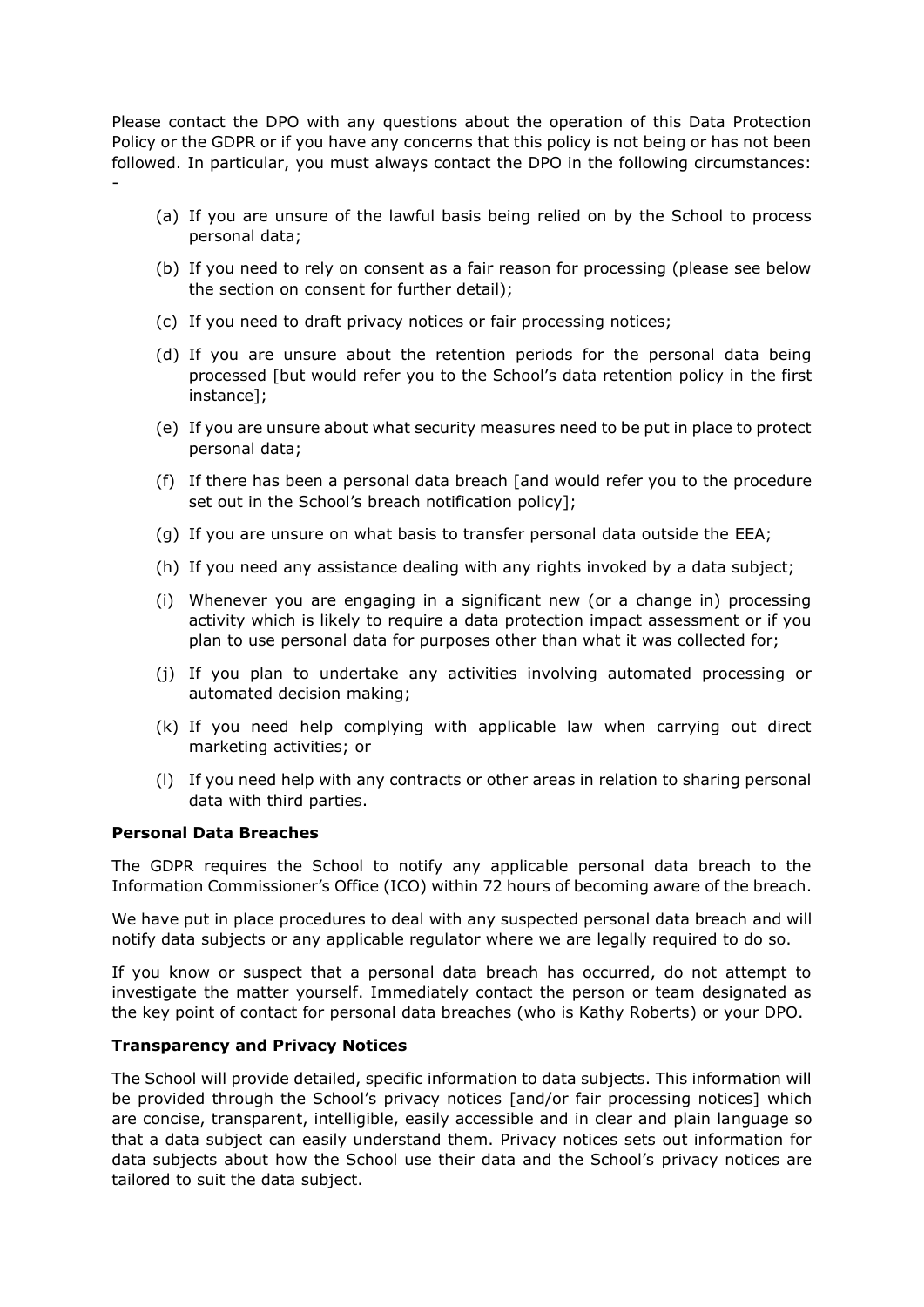Whenever we collect personal data directly from data subjects, including for human resources or employment purposes, we will provide the data subject with all the information required by the GDPR including the identity of the data protection officer, the School's contact details, how and why we will use, process, disclose, protect and retain personal data. This will be provided in our privacy notice.

When personal data is collected indirectly (for example from a third party or publically available source), we will provide the data subject with the above information as soon as possible after receiving the data. The School will also confirm whether that third party has collected and processed data in accordance with the GDPR.

Notifications shall be in accordance with ICO guidance and, where relevant, be written in a form understandable by those defined as "children" under the GDPR

# **Privacy by Design**

The School adopt a privacy by design approach to data protection to ensure that we adhere to data compliance and to implement technical and organisational measures in an effective manner.

Privacy by design is an approach that promotes privacy and data protection compliance from the start. To help us achieve this, the School takes into account the nature and purposes of the processing, any cost of implementation and any risks to rights and freedoms of data subjects when implementing data processes.

# **Data Protection Impact Assessments (DPIAs)**

In order to achieve a privacy by design approach, the School conduct DPIAs for any new technologies or programmes being used by the School which could affect the processing of personal data. In any event the School carries out DPIAs when required by the GDPR in the following circumstances: -

- For the use of new technologies (programs, systems or processes) or changing technologies;
- For the use of automated processing;
- For large scale processing of special category data; or
- For large scale, systematic monitoring of a publicly accessible area (through the use of CCTV).

Our DPIAs contain: -

- A description of the processing, its purposes and any legitimate interests used;
- An assessment of the necessity and proportionality of the processing in relation to its purpose;
- An assessment of the risk to individuals; and
- The risk mitigation measures in place and demonstration of compliance.

#### **Record Keeping**

The School are required to keep full and accurate records of our data processing activities. These records include: -

- The name and contact details of the School:
- The name and contact details of the Data Protection Officer;
- Descriptions of the types of personal data used;
- Description of the data subjects;
- Details of the School's processing activities and purposes;